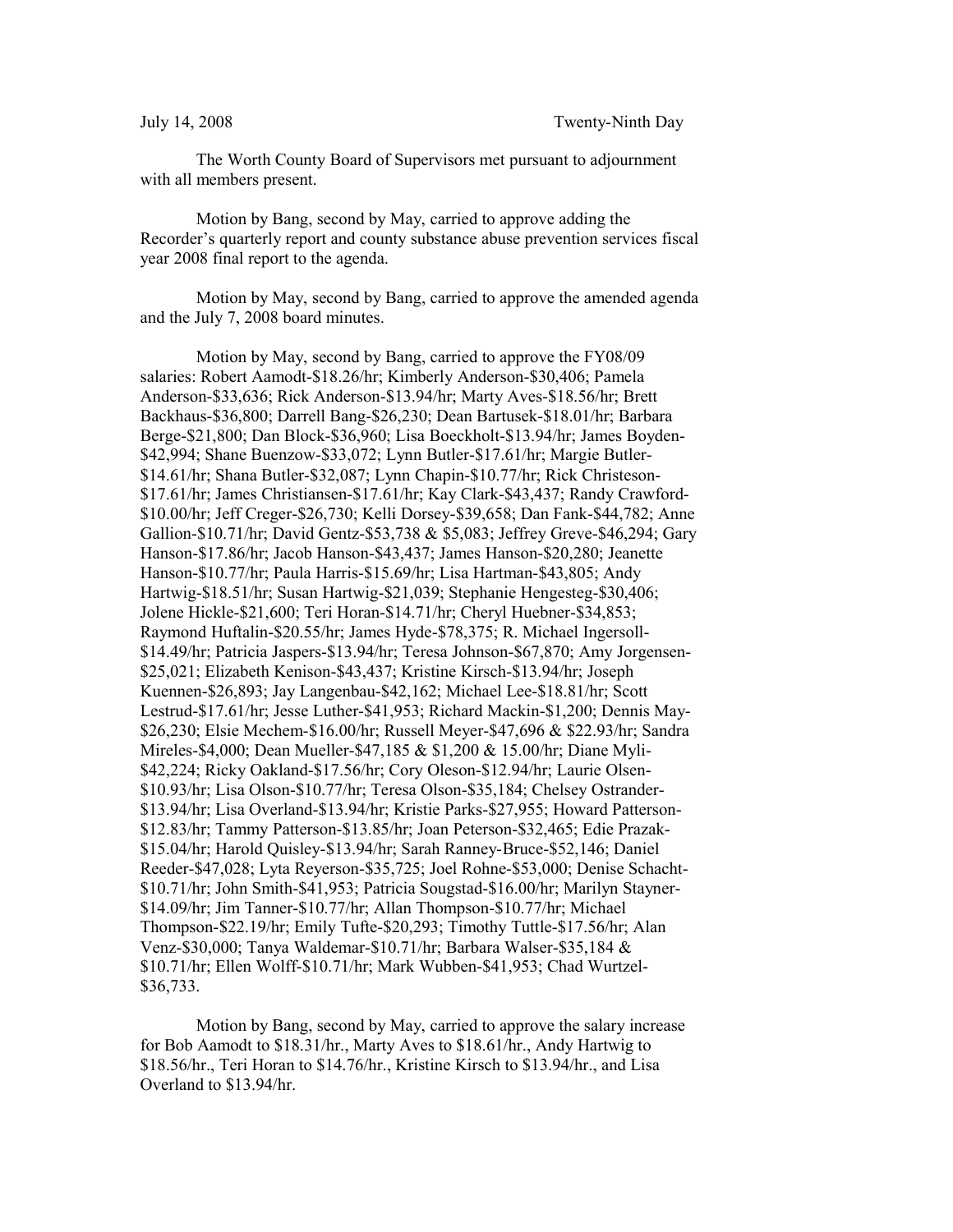Motion by May, second by Bang, carried to approve the Recorder's quarterly report.

Motion by Bang, second by May, carried to approve the county substance abuse prevention services fiscal year 2008 final report.

| The following claims were approved:          |  |
|----------------------------------------------|--|
| A & I Auto Body, Service-Eng440.66           |  |
|                                              |  |
| Agvantage Fs Inc, Fuel-Eng29,374.31          |  |
| Alliant Energy, Service-Eng1,021.43          |  |
| Service-Con367.69                            |  |
|                                              |  |
|                                              |  |
| Service-Gsr2,479.19                          |  |
|                                              |  |
| Service-Ema233.68                            |  |
|                                              |  |
|                                              |  |
|                                              |  |
| Aronsen, Rolf, Service-Att1,510.00           |  |
| Aspen Publishers Inc, Supplies-Shf299.06     |  |
| Austin Office Products, Supplies-Shf1,192.26 |  |
| B & J Water Conditioning, Service-Shf10.00   |  |
| Bancard Center, Supplies-It/Gis1,650.99      |  |
| Bang, Darrell, Mileage-Sup265.05             |  |
| Barco Municipal Products, Suppl-Eng127.14    |  |
| Bell's Fire Stop Inc, Supplies-Sdp126.00     |  |
| Ben Meadows, Supplies-Sdp617.16              |  |
|                                              |  |
| Berge Oil Company, Fuel-Eng13,592.91         |  |
|                                              |  |
|                                              |  |
|                                              |  |
| Bowman Barnes Group Inc, Suppl-Eng169.65     |  |
| Brunsvold, Harold, Mileage-Zon13.49          |  |
|                                              |  |
| Buenzow, Shane, Supplies-Sdp205.73           |  |
|                                              |  |
| Carpenter Uniform Co, Supplies-Shf391.79     |  |
| Carquest Auto Parts, Parts-Eng414.02         |  |
|                                              |  |
|                                              |  |
|                                              |  |
| Central Disposal System, Serv-Sdp6,575.00    |  |
| Central IA Tourism Reg, Dues-Ndp400.00       |  |
|                                              |  |
|                                              |  |
| City of Grafton, Rutf-Eng828.52              |  |
| City of Hanlontown, Rutf-Eng296.59           |  |
| City of Joice, Rutf-Eng736.27                |  |
|                                              |  |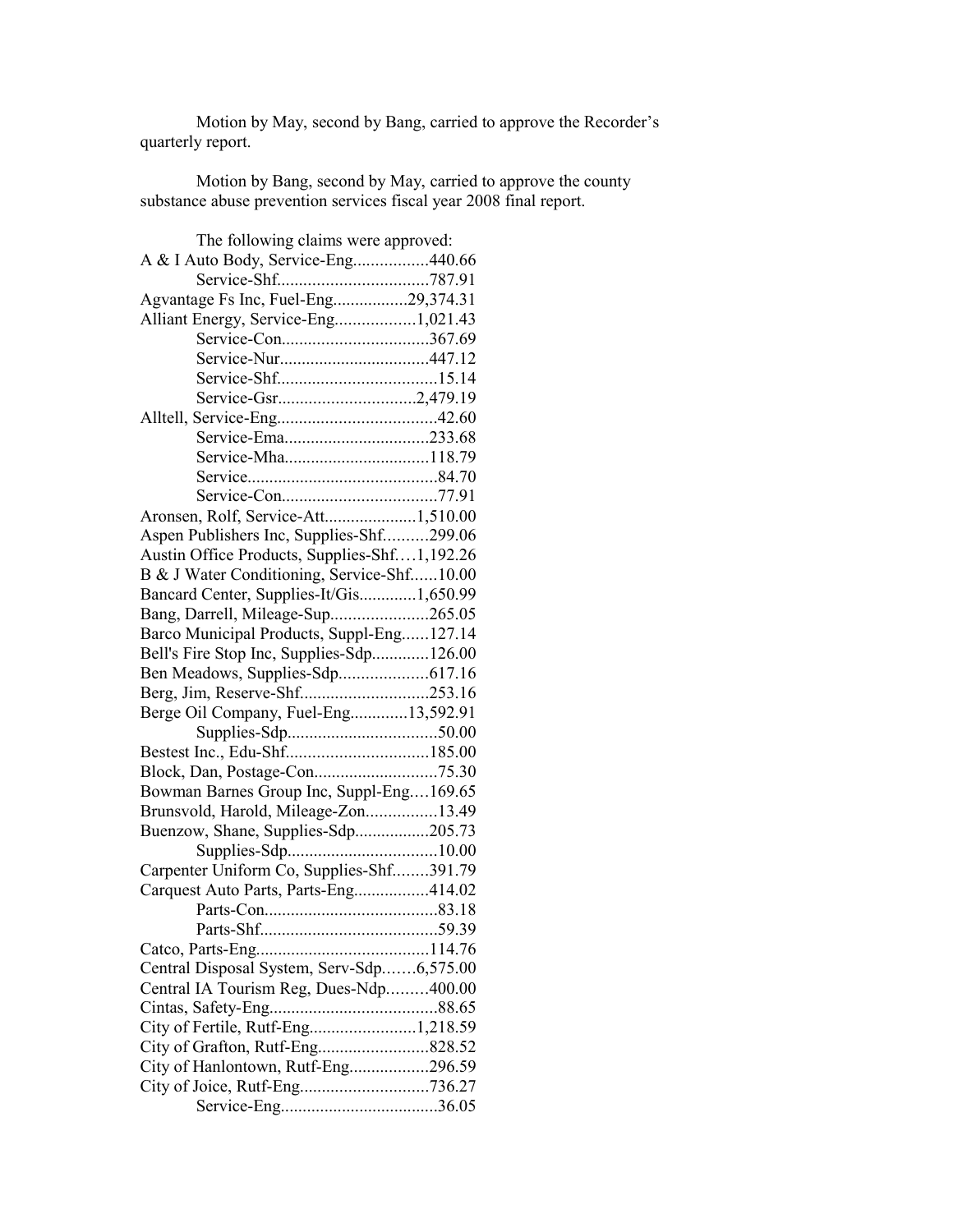| City of Kensett, Service-Eng41.50          |  |
|--------------------------------------------|--|
|                                            |  |
| City of Manly, Service-Eng22.22            |  |
| City of Northwood, Service-Eng34.00        |  |
|                                            |  |
|                                            |  |
|                                            |  |
|                                            |  |
| County Case Management, Serv-Mha190.00     |  |
| Crawford, Randy, Supplies-Sdp10.00         |  |
| Crisis Intervention Serv, Appr-Org1,000.00 |  |
| Culligan Mason City, Service-Shf151.00     |  |
| Cunning-Reis Company, Serv-Eng31,952.05    |  |
| Dave Syverson Ford Truck, Rep-Eng2,551.53  |  |
| Dept of Administrative, Service-Shf11.40   |  |
| Dept of Public Defense, Edu-Shf170.00      |  |
| Duncan Heights Inc, Service-Mha4,052.70    |  |
| Earthlink Inc, Service-Shf23.95            |  |
| Ehrich, Cherrice, Mileage-Mha47.43         |  |
| Elderbridge Agency, Appr-Org2,192.00       |  |
| Electronic Engineering, Service-Eng170.66  |  |
|                                            |  |
| Electronic Specialties, Service-Eng110.00  |  |
|                                            |  |
| Electronic Transactions, Dues-Mha1,392.00  |  |
| Falkstone Llc, Rock-Cap12,725.34           |  |
| Fallgatter's Market, Supplies-Nur46.19     |  |
| Supplies-Shf1,087.97                       |  |
|                                            |  |
|                                            |  |
|                                            |  |
| Fertile Public Library, Appr-Lib6,575.00   |  |
|                                            |  |
| Francis Lauer, Service-Juv186.60           |  |
| Freeborn Co Coop Oil, Suppl-Eng2,910.90    |  |
| Galls Incorporated, Service-Shf69.98       |  |
| Gentz, Jacob, Reserve-Shf312.71            |  |
| Grafton Public Library, Appr-Lib6,575.00   |  |
| Green Canopy, Service-Con400.00            |  |
| Greve Law Office, Copies-Att120.50         |  |
| Groveline, Service-Gsr445.01               |  |
| H & H Food Service, Supplies-Shf388.50     |  |
|                                            |  |
| Heartland Power Coop, Service-Eng26.00     |  |
|                                            |  |
| Hendrikson, Joy, Service-Wec161.62         |  |
|                                            |  |
| Hengesteg, Clair, Mileage-Zon8.84          |  |
| Hepperly, Brian, Reserve-Shf107.60         |  |
| Hope Haven, Service-Mha1,506.00            |  |
|                                            |  |
| Humane Society of No IA, Appr-Org500.00    |  |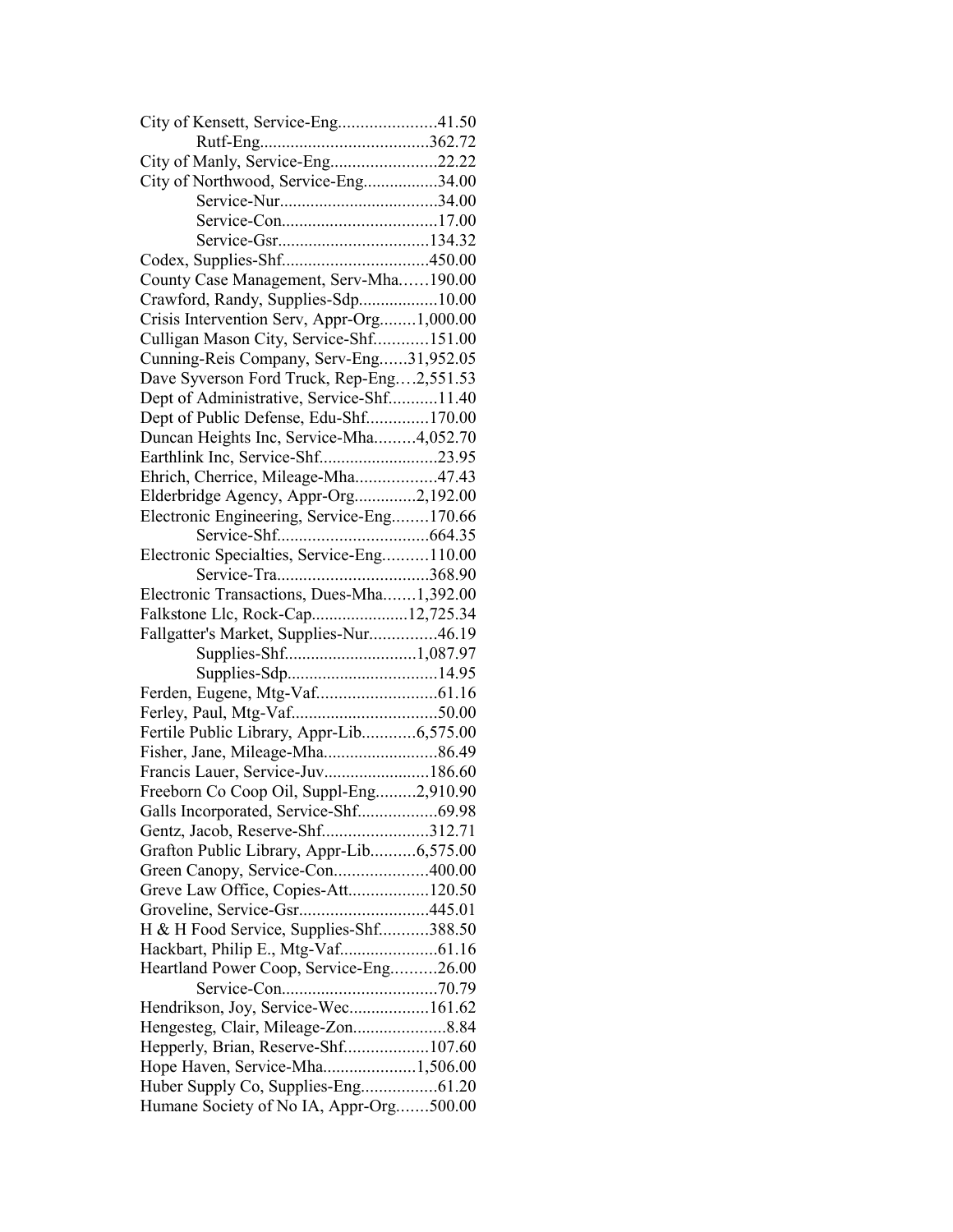| Idda Treasurer, Dues-Dra3,000.00            |  |
|---------------------------------------------|--|
| Iowa Department Of Natur, Dues-Con25.00     |  |
| Iowa Dept of Public Safe, Exp-Shf1,317.00   |  |
| Iowa Prison Industries, Signs-Eng760.90     |  |
|                                             |  |
| Iowa Well Water Associate, Dues-San44.00    |  |
| Iowa Workforce Develop, Unempl-Ins583.78    |  |
|                                             |  |
| Jensen, Bobbie, Mileage-Mha27.06            |  |
| Joe's Collision & Perform, Towing-Shf275.00 |  |
| Johnson, Hal, Exp-Nur1,036.26               |  |
| Joice Public Library, Appr-Lib6,575.00      |  |
| Kenison, Elizabeth, Mileage-Rec27.44        |  |
| Kensett Public Library, Appr-Lib6,575.00    |  |
| Kinney Memorial Library, Appr-Lib6,575.00   |  |
| Konica Minolta Business, Maint-Nur37.46     |  |
| Kubik's Voice Tech, Suppl-E9113,812.00      |  |
| Lake Mills Graphic Inc, Exp-Shf36.00        |  |
|                                             |  |
| Lake Mills Lumber Co, Supplies-Eng38.40     |  |
| Law Enforcement Systems, Suppl-Shf201.00    |  |
| Lawson Products Inc, Parts-Con126.31        |  |
| Lawyer, Ted, Mileage-Zon14.88               |  |
| Liberty Square, Service-Mha1,224.60         |  |
| Low's Standard, Fuel-Asr44.50               |  |
| Lupkes, Jayne, Mileage-Zon11.16             |  |
| Mad-Gaard Construction, Suppl-Con761.00     |  |
| Mainstay Systems Inc, Service-Shf3,885.00   |  |
| Manly Junction Signal, Service-Nur43.00     |  |
| Manly Public Library, Appr-Lib6,575.00      |  |
| Manly Senior Citizens In, Appr-Org1,000.00  |  |
| Marshall & Swift Inc, Service-Gsr16.06      |  |
|                                             |  |
|                                             |  |
|                                             |  |
| Mercy Medical Center, Service-Mex895.80     |  |
| Meyer, Russell, Meeting-Zon43.26            |  |
| Midwest Wheel Companies, Parts-Eng339.83    |  |
| Mike's Automotive, Repair-Shf523.12         |  |
| Mireles, Sandra, Mileage-Mha202.28          |  |
| Mitchell Co Care, Service-Mha1,404.00       |  |
| Mitchell Co Sheriff, Service-Shf500.00      |  |
|                                             |  |
|                                             |  |
|                                             |  |
| Niebur, Ellen, Mileage-Mha146.58            |  |
| North Central Regional, Hazmat-Dse4,745.40  |  |
| North Country Equipment, Parts-Eng118.67    |  |
|                                             |  |
|                                             |  |
| North Iowa Sand & Gravel, Rep-Eng3,844.88   |  |
| North Iowa Vocational, Service-Mha1,205.00  |  |
|                                             |  |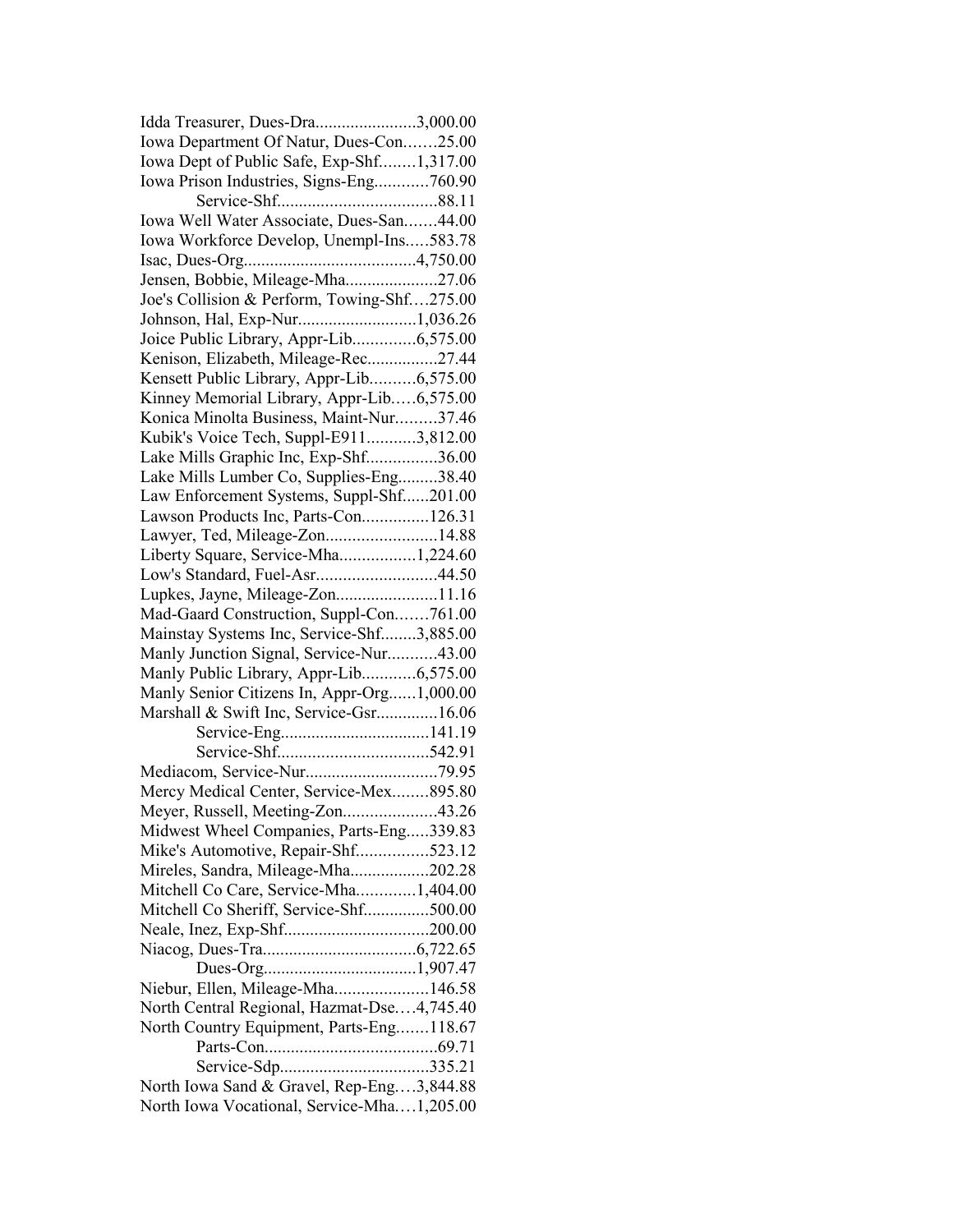| Northwood Anchor, Service-Nur57.00           |  |
|----------------------------------------------|--|
| Northwood Lumber Co, Supplies-Eng273.64      |  |
|                                              |  |
| Northwood Public Library, Appr-Lib6,575.00   |  |
| Northwood Sanitation, Service-Nur80.00       |  |
|                                              |  |
| Northwood Senior Center, Appr-Org1,000.00    |  |
| Northwood True Value, Exp-San104.68          |  |
|                                              |  |
|                                              |  |
|                                              |  |
| Northwood Welding Inc, Supplies-Eng29.00     |  |
|                                              |  |
| Northwoods State Bank, Service-Dap193.15     |  |
| Olsons Trading Post Inc, Parts-Con10.00      |  |
| Omb Police Supply, Supplies-Shf365.97        |  |
| Overland, Lisa, Exp-Shf302.93                |  |
| Pathology Associates, Service-Mex360.00      |  |
| Peterson, Joan, Supplies-Asr29.95            |  |
| Poley, Gary, Reserve-Shf215.20               |  |
|                                              |  |
|                                              |  |
| Prairie Winds RC&D, Appr-Org500.00           |  |
| Printing Services Inc, Equip-It/Gis368.48    |  |
|                                              |  |
| Supplies-Cap2,284.80                         |  |
| Public Safety Center Inc, Supplies-Shf196.23 |  |
|                                              |  |
| Ram Systems, Maint-Nur480.00                 |  |
| Randall Ready Mix Llc, Supplies-Eng5,069.79  |  |
| Retired Senior Volunteer, Appr-Org2,000.00   |  |
| Robinson Textiles, Supplies-Shf41.26         |  |
|                                              |  |
| Scott Van Keppel Llc, Parts-Eng994.34        |  |
| Soil & Water Conserv, Appr-Org1,000.00       |  |
| Stoyles Graphic Services, Suppl-Con1,387.75  |  |
| Stumo, Charles, Well Close-San192.00         |  |
| Thofson Plumbing & Heat, Service-Shf336.29   |  |
| Thofson Tree Trimming, Service-Gsr60.00      |  |
| Treasurer, State of Iowa, Edu-Shf280.00      |  |
| Tuttle, Tim, Safety-Eng20.01                 |  |
| Tyler Technologies, Maint-Dap30,284.63       |  |
| U S Postal Service, Exp-Shf126.00            |  |
|                                              |  |
|                                              |  |
| Ver Helst Snyder Drug, Supplies-Rec5.99      |  |
|                                              |  |
| Waste Management, Service-Sdp4,610.16        |  |
| Winnebago Coop Teleph, Serv-E911,286.79      |  |
|                                              |  |
| Winnebago Historical Soc, Appr-His1,035.00   |  |
| Worth Co Emerg Mgmt, Exp-Dse12,634.00        |  |